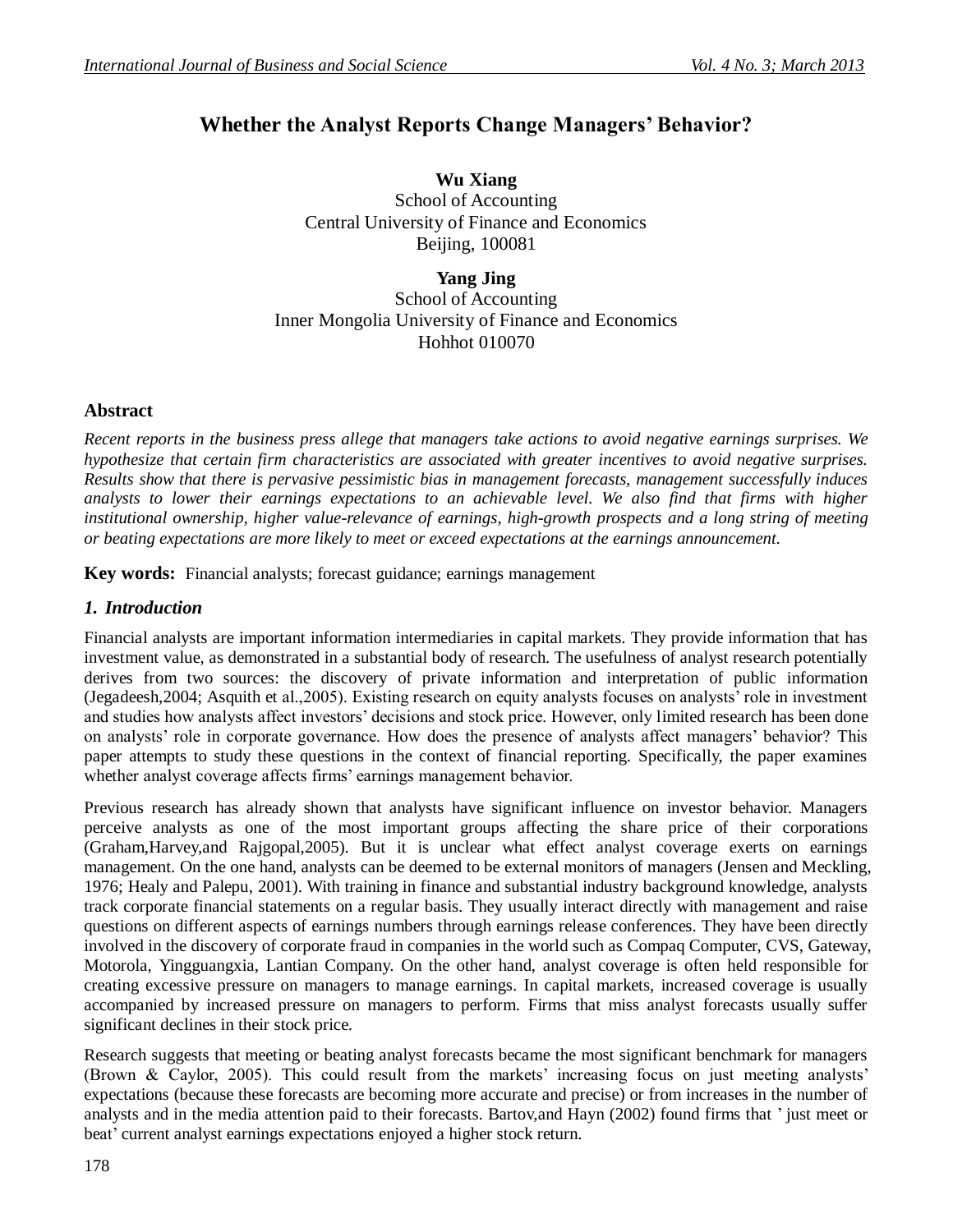Similar results were reported by both McNichols (2002) and Lopez& Rees (2002). Failure to meet or beat forecasts was associated with significant adverse consequences. Matsunaga and Park (2001) found a significant negative incremental effect on the CEO's bonus where managers failed to meet quarterly earnings forecasts. Given the significant benefits (costs) associated with just meeting (failing to meet) analyst forecasts benchmark, managers are no longer passive in the earnings game. Rather, they are actively trying to win the game by altering reported earnings and/or influencing analyst expectations. Meeting benchmarks boosts management's credibility by meeting stakeholders' expectations and avoiding costly litigation that could potentially be triggered by unfavorable earnings surprises (Bartov et al., 2002).

The evidence of earnings management to 'just meet or beat' analyst forecasts, comes primarily from the studies conducted in the United States of America (hereafter US). Whether this finding can also be generalized to the China reporting environment needs to be assessed in light of at least two questions, namely whether (a) investors value analyst forecasts as a gauge of managerial performance; and whether (b) just meeting or beating analyst forecasts results in a value premium for China companies. There is a dearth of evidence in the China context to answer these questions. The available evidence has investigated the factors associated with forecast accuracy and bias, but there is hardly any evidence on the information content of analyst forecasts error. Shi (2007) found that precision of analysts' earnings forecast is enhanced by increasing in the numbers of analysts and by improving on earnings predictability and information disclosure. Chu (2008), using consensus forecast data from2000 to 2005, found that analyst IPO price forecasts were, on average, more accurate than random model. Hope (2003), in an international study, found that strong enforcement regimes lead to higher forecast accuracy. The findings from the present paper could provide indirect evidence of the value of analyst services in the China context. It is expected that managers will engage in costly earnings management to 'meet or beat' analyst forecasts only when they find it beneficial to do so.

Earnings management to 'just meet or beat' analyst forecasts is a phenomenon that is strongly shaped by the business reporting environment. Reporting environments in the US and China differ in some important respects, and the threat of litigation faced by corporate managers is an important attribute of such differences. In particular, consistent evidence of earnings management to' just meet or beat' analyst forecasts in the US has been attributed to, among other factors, the excessive threat of litigation. In particular, high-tech stocks have been extremely vulnerable when they fall below analyst forecasts benchmark (Skinner & Sloan, 2002). However, the lack of legal class-action privileges, and the entitlement of successful defendants to cost recovery from the plaintiff, has discouraged investors from suing corporate managers in cases of poor firm performance in China.

Furthermore, analyst following of China companies has not been intensive. For the year 2003, forecast data for only 573 companies were available in the Wind, which represented a merely 30% of the total number of domestic listed companies.

Additionally, US-based research on 'benchmark-beating' has strongly established that stock option-based executive compensation schemes were among the most important determinants of managerial incentives to' just meet or beat' analyst forecasts(Cheng &Warfield, 2005). The extent to which these findings also hold in China is not clear because of the lower analyst coverage of China companies and a lack of evidence on the usefulness of long-term incentive packages.

In an international context, O'Brien (1988) raised concerns about whether analysts' ability to forecast earnings is important outside the US. She argued that financial statements in some countries are prepared to satisfy legal requirements, rather than to inform investors. However, in China this consideration is less relevant because of the separation of financial from tax reporting. China belongs to a tradition where investors rely on publicly disclosed accounting information to make investment decisions. China provides analysts with an incentive to engage in private information acquisition, because their service is demanded by the market. These factors suggest that investors might use analyst forecasts to evaluate managerial performance. The contrasting perspectives on the value of analyst services in China outlined here, therefore, justify an empirical examination of whether mangers manage earnings to 'just meet or beat' analyst forecasts.

Using analyst forecasts data from the Wind for 2003 to 2011, I test a number of hypotheses about managers' incentives to avoid negative earnings surprises by examining the association between proxies for these incentives and the probability that the firm meets or beats analysts' forecasts at the earnings announcement.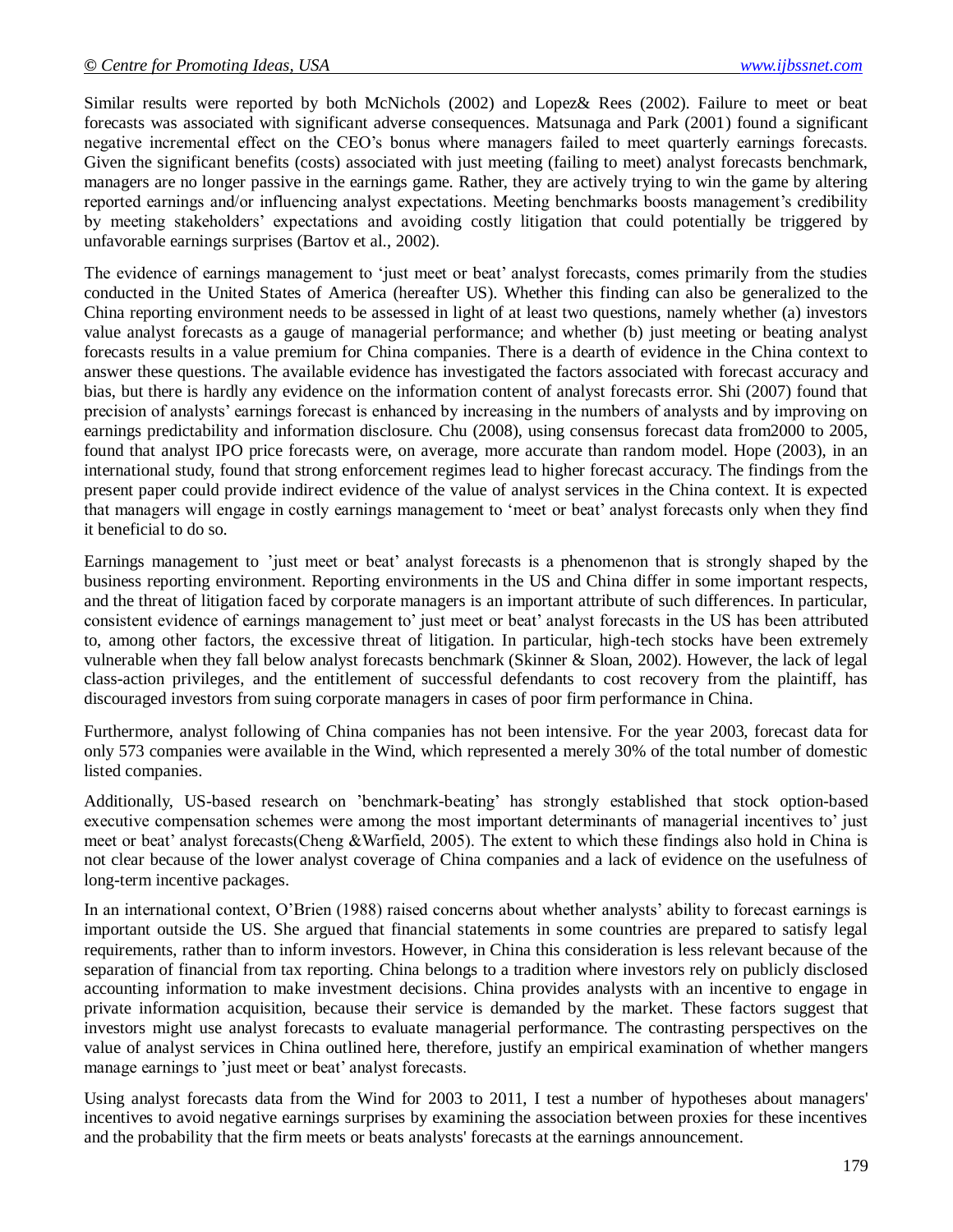As predicted, the results suggest that firms with the following characteristics are more likely to meet or exceed analysts' expectations: (1) higher institutional ownership; (2) greater value-relevance of earnings; (3) high-growth prospects; and (4) Long string of non-negative earnings surprises. These associations exist even after controlling for other factors associated with the probability of meeting or exceeding analysts' expectations, including the time analyst make forecast, firm size, and the magnitude of the initial forecast error.

The paper proceeds as follows: the next section presents the background for the study and a brief description of the related literature. Section 3 explains the research design issues. Sample selection procedure is discussed in Section 4. Section 5 provides the findings and Section 6 concludes.

### *2. Literature review*

Prior studies find that the market penalizes companies for reporting negative surprises. For example, Skinner and Sloan (2002) find that the market reaction to negative earnings surprises is much stronger than the market reaction to positive earnings surprises. Brown and Caylor (2005) suggest that the costs associated with negative surprises increased in the 1990s. They find that since the mid-1990s, but not prior to then, investors have penalized firms for missing analysts' forecasts more than for reporting losses or earnings decreases. On the other hand, the market appears to reward firms for meeting or beating expectations, even by small margins. Lopez and Rees (2002) find that the market penalizes firms for not meeting analysts' forecasts and rewards companies for meeting expectations, even after controlling for the magnitude of unexpected earnings. Kasznik and McNichols (2002) also document a positive association between meeting analysts' expectations and firm value. Given the increased costs for negative surprises and the rewards associated with positive surprises, managers' desire to meet or beat analysts' expectations appears to be rational.

Recent research suggests that managers manipulate earnings in order to meet or beat analysts' forecasts. Degeorge et al. (1999) present evidence that managers try to report earnings that meet or beat analysts' forecasts. Burgstahler and Eames (2001) also find a dearth of small negative earnings surprises and attribute it to earnings management. However, another way to meet or beat analysts' expectations is to guide analysts' expectations downwards to a level that the company can meet or beat in addition to earnings management. Indirect evidence of expectations management appears in recent studies. Consistent with the argument that firms manage sell-side analysts' forecasts downwards. Matsumoto(2002) investigates the characteristics of firms exhibiting evidence of strategic guidance. Bartov et al. (2002) suggest that firms which meet or beat analysts' earnings expectations enjoy a higher return than firms that fail to meet earnings expectations even in the cases where meeting or beating expectations is likely to have been achieved through expectations management. Brown and Higgins (2005) further document that US managers guide analysts' forecasts downwards relatively more often than do managers in other countries, and managers' guidance of analysts' forecasts has increased temporally around the world.

However, the current evidence on managing expectations is necessarily circumstantial since prior research proxies analysts' forecast errors for firm provided guidance. The exception is Soffer et al. (2000) which provides direct evidence of pessimistic guidance. However, they do not investigate how analysts respond to managers' pessimistic guidance, nor do they examine what firm characteristics are associated with pessimistic earnings forecasts. Therefore, it is warranted to directly examine management's earnings guidance to test whether analysts comply with management's guidance and to determine which firm characteristics are associated with pessimistic earnings guidance, and what factors affect the manager behavior .

#### *3. Hypotheses development*

A manager is likely concerned that a negative earnings surprise will lead to significantly lower stock prices and adversely affect his or her performance evaluation. Puffer (1991), for example, find that the probability of CEO turnover increases with the shortfall of actual earnings from analysts' expectations. To the extent institutional investors overemphasize near-term profits (Porter 1992; Business Week 1987), managers of firms with higher institutional ownership likely perceive greater costs to missing analysts' forecasts. Frequently cited reasons for institutional investors' focus on current earnings include pressure for near-term portfolio performance; difficulty in analyzing all the stocks in a highly diversified portfolio; and the need for a defensible measure for trading due to their fiduciary responsibilities (Eames 1995). Because earnings surprises are readily available from a number of sources, they are a simple, defensible heuristic on which to base trades, and institutional investors likely react strongly to negative earnings surprises.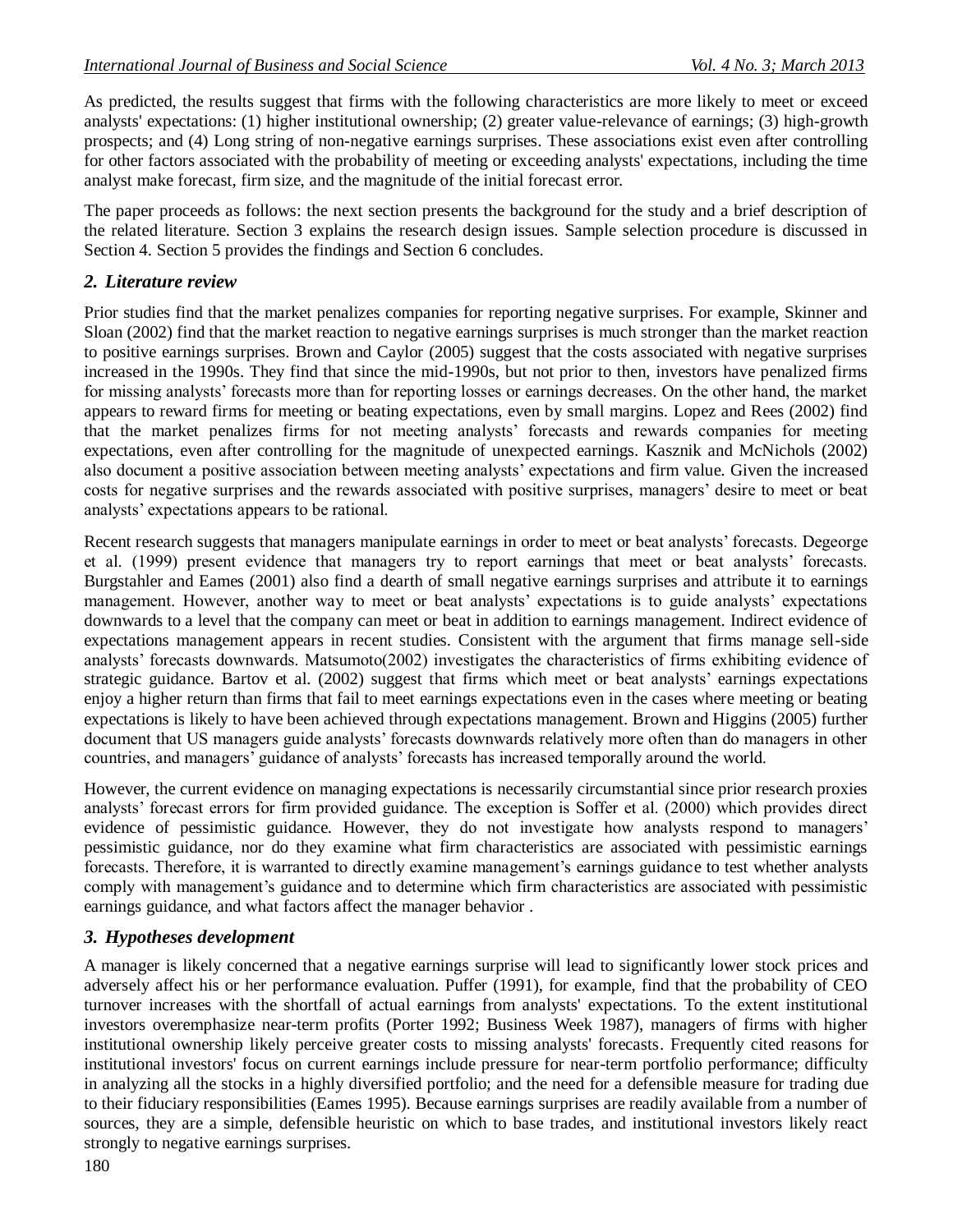Lang and McNichols (1997) present evidence consistent with institutional investors trading based on earnings surprises. Moreover, because the business press focuses more heavily on earnings surprises than on intervening forecast revisions, the former is more likely than the latter to improve the appearance of portfolios at quarter-end, giving managers of firms with greater institutional ownership an incentive to guide forecasts down-ward to avoid negative earnings surprises. The empirical, survey, and anecdotal evidence suggests that managers of firms with higher institutional ownership have greater incentives both to manage earnings and to guide forecasts, leading to the following hypothesis:

H1: Firms with higher institutional ownership are more likely to take actions to avoid negative earnings surprises.

To test this hypothesis, I use the percent of total shares owned by institutions (%INST) as reported in the Wind.

A firm's economic circumstances are also likely to influence its managers' perceptions of the benefits of avoiding negative surprises at the earnings announcement. For example, if the value-relevance of a firm's earnings is low (i.e., earnings are a poor indicator of future cash flows and firm value), then shareholders likely react less strongly to negative earnings surprises; hence, managers of such firms are likely to be less concerned about failing to meet analysts' expectations:

H2: Firms with low value-relevance of earnings are less likely to take actions to avoid negative earnings surprises.

To test this hypothesis I use two measures of value-relevance. The first is a dummy variable indicating firms that report losses before extraordinary items. Prior studies demonstrate a lower association between returns and earnings (Hayn 1995) for loss firms. Prior research also suggests that meeting or beating analysts' expectations is less important for firms that incur losses (Degeorge et al. 1999) and that analysts' forecasts are more optimistic for loss firms (Brown 2001). In contrast to these prior studies, I suggest that an underlying firm characteristic (low value-relevance of earnings) explains the association between losses and the tendency to avoid negative surprises. Consequently, I do not measure the existence of a loss in the same quarter as the forecast error, but rather use a lagged measure of consistent losses. I expect a negative relation between LOSS and the tendency to avoid negative earnings surprises. The second measure of value-relevance of earnings, an industry-specific R2 from a regression of 12-month returns on earnings, captures industry-specific differences in the value-relevance of earnings. Prior studies suggest the value-relevance of earnings may be lower in certain industries, particularly high-technology industries (Amir and Lev 1996; Franzen 2000). To compute this measure, I regress excess daily returns (cumulated from three days after the quarter t-4 earnings announcement to three days after the quarter t earnings announcement) on the change in earnings per share from quarter t-4 to quarter t, scaled by price per share at the end of quarter t-4. I run regressions by year. Given the potential for measurement error with this variable, I use the yearly decile rank of the industry's R2 measure as the proxy for value relevance (EARNRET). I expect a positive relation between EARNRET and the tendency to avoid negative earnings surprises.

Managers of high-growth firms likely have greater incentives to avoid missing earnings expectations. Collins and Kothari (1989) show the market reaction to earnings announcements is greater for firms with high-growth opportunities. In addition, Skinner and Sloan (2001) find that the asymmetry in the market response to positive vs. negative earnings surprises is stronger for high-growth than for low-growth firms. Thus, managers of high-growth firms are likely to have strong incentives to avoid negative surprises. Moreover, a firm with high long-term growth forecasts may be able to maintain a "buy" recommendation from analysts despite a lower initial shorthorizon forecast because analysts' stock recommendations are more closely related to the firm's long-term growth, rather than to its short-horizon forecasts (Band et al. 1995). Therefore, keeping expectations low to avoid negative earnings surprises is likely to be less costly for high-growth firms:

H3: Firms with high-growth prospects are more likely to take actions to avoid negative earnings surprises.

To test this hypothesis, I use the consensus long-term growth forecast outstanding at the end of quarter t-1 as reported in Wind estimate history (LTG).

Barth et al. (1999) present evidence that firms reporting increasing earnings receive a higher earnings multiple and Myers et al. (2005) provide related evidence that firms with long strings of non-decreasing earnings per share have greater incentives to continue the trend.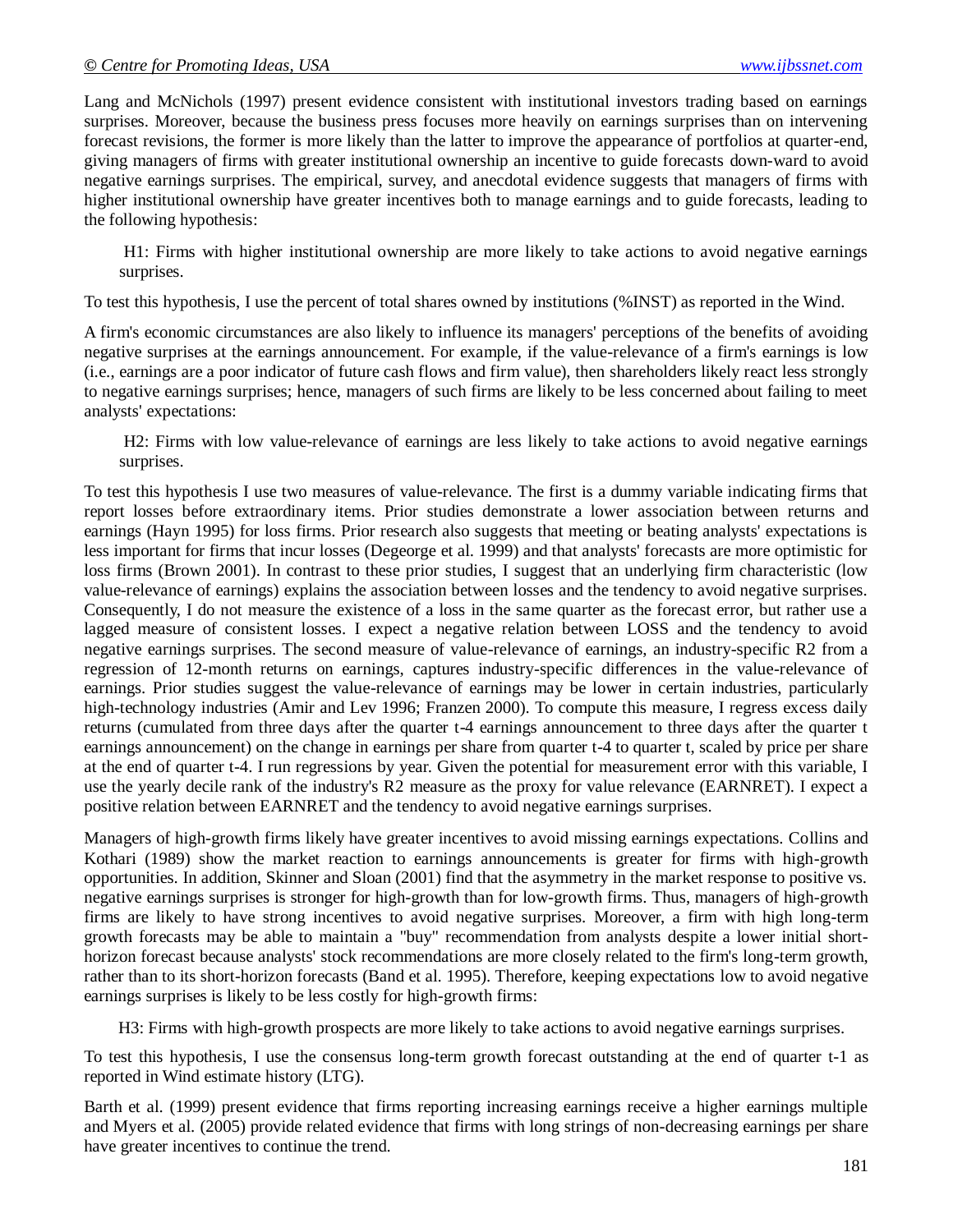McNichols (2002) suggest that the market rewards firms meeting expectations, and the reward is withdrawn when firms fail to meet expectations again. Thus, we expect that firms with a long string of meeting or beating expectations are more likely to dampen analysts' expectations in order to avoid a negative earnings surprise.

H4: Firms with a long string of non-negative earnings surprises are more likely to be pessimistic in their management forecasts.

To test this hypothesis, SURP is the percentage of consecutive positive earning surprises in the eight quarters prior to the analyst forecast quarter. We expect that the longer the string of positive earning surprises, the more likely for management to dampen expectations.

#### *4. Empirical results*

#### **4.1 Descriptive statistics**

I classify firm-quarter observations as either meeting or exceeding expectations (MEET=1) if reported earnings meet or exceed the forecast outstanding at the earnings announcement ( $E^{REP} \geq F^{EA}$ ) or as not meeting expectations (MEET= 0) if reported earnings fall short of expectations ( $E^{REP} < F^{EA}$ ). In addition, firms in regulated industries likely have different incentives than those in non-regulated industries; therefore, I exclude financial institutions, utilities. All the variables require data from Wind. I measure most of the independent variables with a lag (i.e., prior to quarter t) to strengthen the argument over the direction of causality. Also, any contemporaneously measured proxy variable that includes a component of firm performance will likely be correlated with the probability of a positive earnings surprise if there is an unexpected shock to earnings (i.e., extreme good or bad performance is more likely to surprise analysts). This correlation would exist regardless of any management actions to avoid negative surprises and would therefore bias my results.

I also include three control variables, one to control for firm size, and two to control for uncertainty in the forecasting environment. Prior research also suggests that larger firms have less optimistic biases in analysts' forecasts (Brous 1993; Brown 1997). Thus, I control for size using the log of the market value of equity. Finally, I control for uncertainty in the forecasting environment because it is likely more difficult for managers to guide analysts' forecasts when uncertainty is high. At first, I include the absolute value of the initial forecast error, deflated by price at the end of the prior year as a measure of forecasting uncertainty. I compute the initial forecast using the first forecast each analyst made within 90 days after the earnings announcement from the same quarter of the previous year (i.e., approximately nine months before the end of the quarter) using Wind individual estimate history file, and the same time, we measure TIME with the number of days between the analyst forecast date and the earning announcement dates, scaled by 360.

| Table 1: Trend over Time in the Probability of Meeting or Exceeding Analysts' Expectations vs. |                         |                              |  |  |  |
|------------------------------------------------------------------------------------------------|-------------------------|------------------------------|--|--|--|
| the Seasonal Change in Earnings                                                                |                         |                              |  |  |  |
| Year                                                                                           | Meeting Expectations(%) | Positive Changes Earnings(%) |  |  |  |
| 2003                                                                                           | 42.5                    | 55.8                         |  |  |  |
| 2004                                                                                           | 45.8                    | 63.2                         |  |  |  |
| 2005                                                                                           | 47.2                    | 65.5                         |  |  |  |
| 2006                                                                                           | 54.6                    | 68.1                         |  |  |  |
| 2007                                                                                           | 55.1                    | 70.3                         |  |  |  |
| 2008                                                                                           | 46.9                    | 50.3                         |  |  |  |
| 2009                                                                                           | 55.7                    | 67.7                         |  |  |  |
| 2010                                                                                           | 60.4                    | 71.2                         |  |  |  |
| 2011                                                                                           | 65.3                    | 65.3                         |  |  |  |
| Spearnan Rank correlation                                                                      | 0.906                   | 0.195                        |  |  |  |
| p-value                                                                                        | 0.001                   | 0.663                        |  |  |  |

The majority of financial press accounts of managers' downward guidance have appeared in the last few years; therefore, the proportion of quarters with positive earnings surprises is likely to have increased in recent years. Using Wind earnings surprise file, I compute the percentage of firm-quarters where actual reported earnings  $(E^{REF})$  meets or exceeds the consensus forecast outstanding at the earnings announcement ( $F^{EA}$ ) for each year from 2003 to 2011.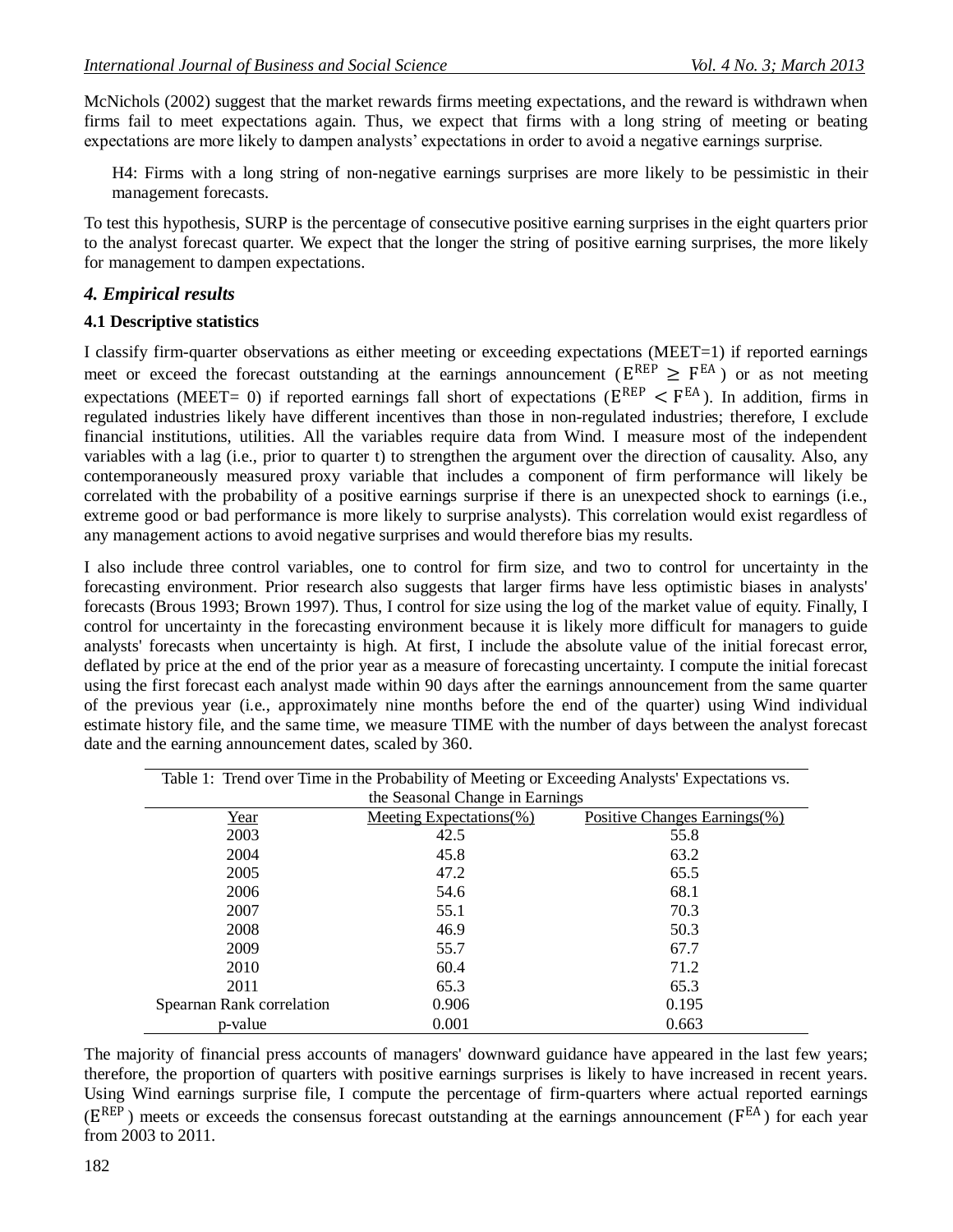Table 1 reports the results of this analysis. Similar to the findings in Brown (2001) and Richardson et al. (1999), both of which are based on data from Wind, the percentage of quarters in which earnings met or exceeded analysts' expectations has increased over time (Spearman rank correlation =  $0.906$ , p <  $0.001$ ), consistent with growing emphasis on avoiding negative earnings surprises.

The increase is unlikely to be due to analysts underestimating the effect of positive macroeconomic events on firm profits. Table1 shows that there is no significant trend over time in the percent of quarters with increases in earnings per share before extraordinary items from the same quarter in the previous year (i.e., the seasonal change in earnings). Thus, the tendency to meet or exceed analysts' consensus forecasts does not appear to result from a general increase in earnings performance that analysts failed to anticipate. Figure 1 plots the trend in these two percentages, which appear to move together in the first half of the sample period. The foregoing evidence is consistent with anecdotal reports suggesting managers take actions to avoid negative earnings surprises, particularly in recent years. In the next section I discuss firm characteristics that are likely associated with the incentive to meet or exceed analysts' forecasts.

#### **Figure1: Trend over Time in the Probability of Meeting or Exceeding Analysts' Expectations vs. the Seasonal Change in Earnings**



#### **4.2 Descriptive statistics**

Descriptive statistics on the dependent, incentive, and control variables appear in Table 2. The average for the dependent variable (MEET) indicates that firms met or exceeded analysts' expectations in approximately 65 percent of the firm-quarters in the sample. Only a small portion of the firm-quarters in the sample (4.9 percent) is from firms with a consistent history of prior losses. In addition, the sample firms are relatively large (mean market value of equity of 2.18 billion Chinese Yuan) with a percent of institutional ownership (43.1 percent).

| Table 2: Descriptive Statistics for Dependent Variable, Proxies for Incentives to Avoid Negative |       |           |                           |                     |         |              |
|--------------------------------------------------------------------------------------------------|-------|-----------|---------------------------|---------------------|---------|--------------|
| Earnings Surprises, and Control Variables                                                        |       |           |                           |                     |         |              |
| Variables                                                                                        | n     | Mean      | <b>Standard Deviation</b> | <b>Ist Quartile</b> | Median  | 3rd Quartile |
| Dependent Variable:                                                                              |       |           |                           |                     |         |              |
| <b>MEET</b>                                                                                      | 10372 | 0.652     | 0.457                     | 0.000               | 1.000   | 1.000        |
| %INST                                                                                            | 10372 | 0.431     | 0.216                     | 0.293               | 0.458   | 0.622        |
| <b>LOSS</b>                                                                                      | 10372 | 0.049     | 0.027                     | 0.000               | 0.000   | 0.000        |
| <b>EARNRE</b>                                                                                    | 10372 | 4.109     | 2.473                     | 2.000               | 4.000   | 6.000        |
| <b>SURP</b>                                                                                      | 10372 | 0.33      | 0.18                      | 0                   | 0.33    |              |
| <b>LTG</b>                                                                                       | 10372 | 17.507    | 7.994                     | 12.628              | 16.235  | 21.388       |
| Control Variables:                                                                               |       |           |                           |                     |         |              |
| MV                                                                                               | 10372 | 2.180.635 | 7,182.002                 | 147.436             | 398.827 | 1,403.381    |
| <b>TIME</b>                                                                                      | 10372 | 0.12      | 0.13                      | 0.05                | 0.08    | 0.16         |
| <b>IFEI</b>                                                                                      | 10372 | 0.008     | 0.015                     | 0.001               | 0.003   | 0.011        |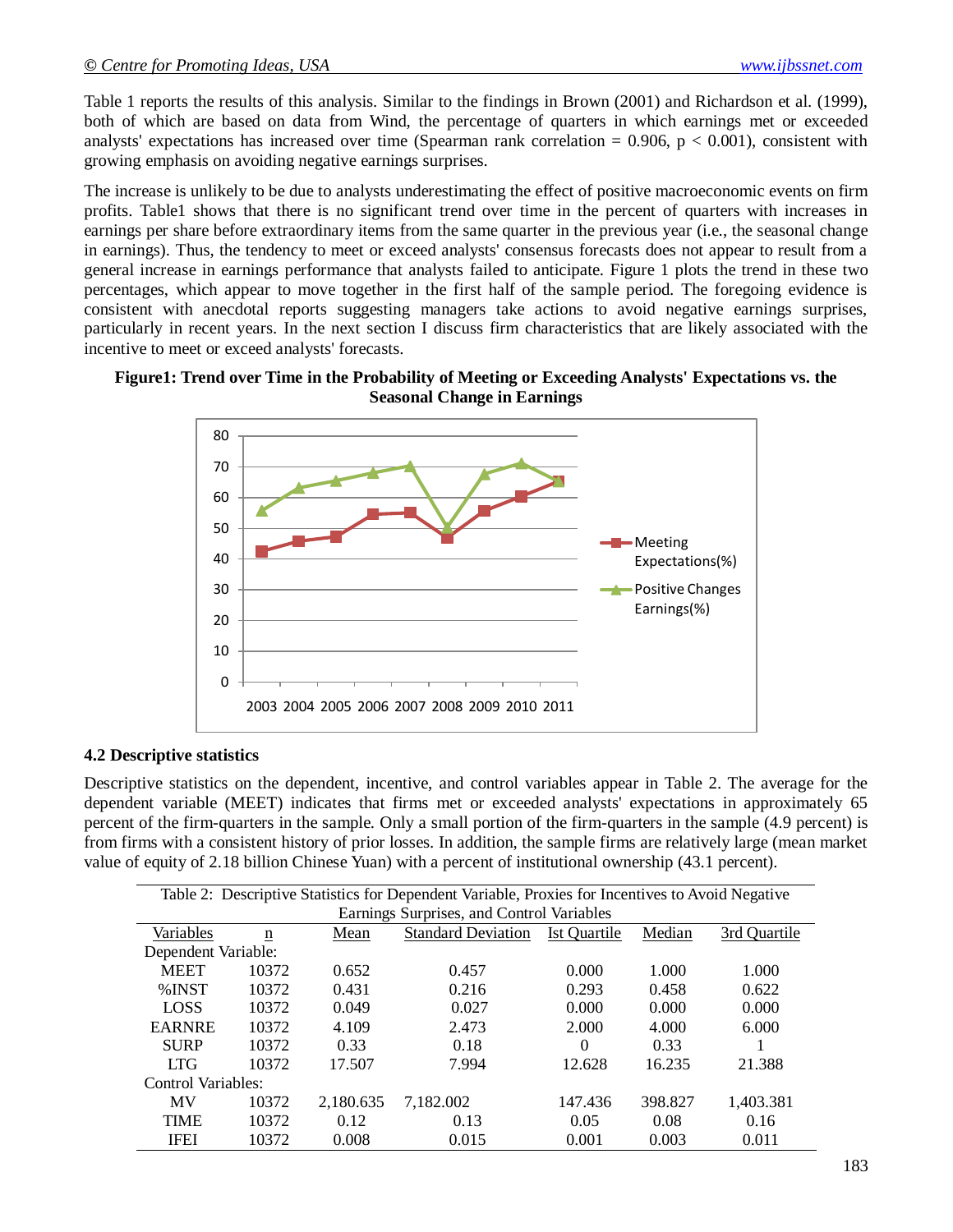Table3 presents a correlation matrix of all variables, with Pearson (Spearman) correlations below (above) the diagonal. The correlations between the dependent variable (MEET) and each of the incentive variables, presented in the first column/row, are all statistically significant in the predicted directions: %INST, EARNRET, LTG, and SURP are all positively related to MEET, and LOSS, TIME and IFEI is negatively related to MEET. While the correlations are all statistically significant, the magnitudes of many of the correlations are not particularly large. In addition, since all the control variables are significantly correlated with MEET it is important to control for these factors in tests of the incentive variables. Among the incentive and control variables, many of the correlations are significant and several are above 0.2.

| Table 3: Correlation among the variable for incentives to avoid negative earnings surprises |             |           |             |                |            |             |              |             |             |
|---------------------------------------------------------------------------------------------|-------------|-----------|-------------|----------------|------------|-------------|--------------|-------------|-------------|
|                                                                                             | <b>MEET</b> | %INST     | <b>LOSS</b> | <b>EARNRET</b> | <b>LTG</b> | <b>SURP</b> | <b>LOGMV</b> | <b>TIME</b> | <b>IFEI</b> |
| <b>MEET</b>                                                                                 |             | $0.08**$  | $-0.07**$   | $0.04**$       | $0.06**$   | $0.12**$    | $0.09**$     | $-0.04**$   | $-0.29**$   |
| $%$ INST                                                                                    | $0.08**$    |           | $-0.18**$   | $0.07**$       | $-0.12**$  | $0.17**$    | $0.47**$     | $0.07**$    | $-0.18**$   |
| <b>LOSS</b>                                                                                 | $-0.06**$   | $-0.21**$ |             | $-0.17**$      | $0.13**$   | $-0.14**$   | $-0.17**$    | $-0.06**$   | $0.19**$    |
| <b>EARNRET</b>                                                                              | $0.03**$    | $0.08**$  | $-0.15**$   |                | $-0.08**$  | $0.16**$    | $-0.01$      | $0.07**$    | $0.03**$    |
| <b>LTG</b>                                                                                  | $0.04**$    | $-0.15**$ | $0.18**$    | $-0.07**$      |            | $0.05**$    | $0.27**$     | $0.05**$    | $-0.04**$   |
| <b>SURP</b>                                                                                 | $0.11**$    | $0.15**$  | $-0.17**$   | $0.13**$       | $0.04**$   |             | $0.10**$     | 0.01        | $-0.03**$   |
| <b>LOGMV</b>                                                                                | $0.09**$    | $0.43**$  | $-0.14**$   | $-0.02**$      | $-0.28**$  | $0.09**$    |              | $0.06**$    | $-0.31**$   |
| <b>TIME</b>                                                                                 | $-0.03**$   | $0.09**$  | $-0.07**$   | $0.05**$       | $0.04**$   | 0.01        | $0.07**$     |             | $-0.06**$   |
| <b>IFEI</b>                                                                                 | $-0.25**$   | $-0.15**$ | $0.21**$    | 0.01           | $-0.04**$  | $-0.04**$   | $-0.28**$    | $-0.05**$   |             |

I perform logit regressions modeling the probability that a firm meets or exceeds analysts' forecasts at the earnings announcement:

Prob(MEET = 1) =  $F(\beta_0 + \beta_1\%$ INST<sub>i</sub> +  $\beta_2$ LOSS<sub>i</sub> +  $\beta_3$ EARNRET<sub>i</sub> +  $\beta_4 L T G_i + \beta_5 S U R_i + \beta_6 L O G M V_i + \beta_7 T I M E_i + \beta_8 |FE_i| + \epsilon_i$ 

where: 
$$
F(\beta X) = \frac{e^{\beta X}}{1 + e^{\beta X}}
$$

Results of the logit regressions appear in Table 4. The coefficient on %INST is positive and significant ( $p < 0.001$ ), suggesting that firms with higher institutional ownership are more likely to meet or exceed expectations (consistent with H1). Consistent with the conjecture that firms with low value-relevance of earnings have less incentive to avoid negative earnings surprises (H2), firms with consistent prior losses (LOSS) are less likely to meet or exceed expectations, and firms which earnings are more value-relevant (EARNRET) are more likely to do so. The significantly positive coefficient on LTG in Model supports H3 , firms with relatively higher long-term growth prospects appear more likely to avoid negative earnings surprises. The coefficient on the percentage of consecutive positive earnings surprises, SURP, is 0.313, significantly positive at the 1% level. This evidence suggests that firms with a long string of positive earnings surprises are more likely to dampen analysts' earnings expectations. Furthermore, size is statistically significant, but the coefficient on TIME is negative and significant, indicating that short horizon forecasts are more likely to be pessimistic.

Finally, the previous analysis models the probability of meeting or exceeding analysts' expectations and therefore combines observations that exactly meet analysts' earnings expectations with those that exceed analysts' expectations. Some firm characteristics may provide incentives to meet analysts' expectations exactly rather than exceed those expectations. For example, exactly meeting expectations may more effective at avoiding shareholder litigation than exceeding expectations. Consequently, I separately model the probability of exactly meeting (vs. not meeting) expectations and the probability of exceeding (vs. not meeting) expectations. The untabulated results suggest that different firm characteristics are associated with exactly meeting (vs. exceeding) expectations. When I model the probability of exactly meeting expectations, LOSS, LTG, and SURP are highly significant, suggesting that firms with a history of prior losses have weaker incentives, and firms with higher growth prospects have greater incentives, to exactly meet expectations. These variables are generally not significant when modeling the probability of exceeding expectations. In contrast, EARNRET are not significant when modeling the probability of exactly meeting expectations, but are highly significant when modeling the probability of exceeding expectations. These results suggest that firms with more value-relevant earnings have greater incentives to exceed expectations (as oppose to meet expectations exactly).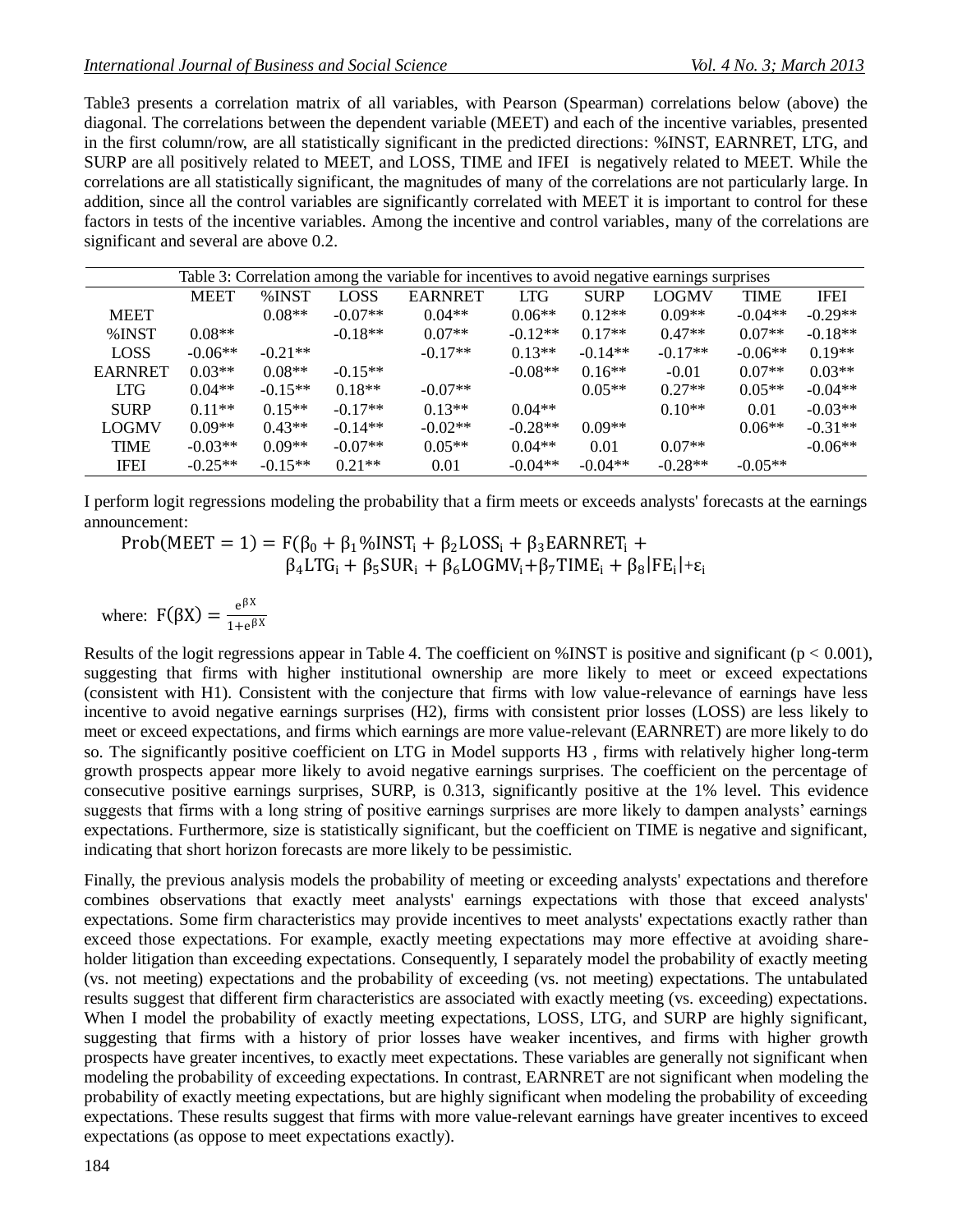It is possible the differences between exactly meeting vs. exceeding expectations are the result of the different mechanisms used (earnings management vs. forecast guidance) to avoid negative surprises.

Table 4: Logit Analysis of the Probability of Meeting or Exceeding Analysts' Expectations and the Incentives to Avoid Negative Earnings Surprises

Prob(MEET = 1) =  $F(\beta_0 + \beta_1\%$ INST<sub>i</sub> +  $\beta_2$ LOSS<sub>i</sub> +  $\beta_3$ EARNRET<sub>i</sub> +

 $\beta_4 L T G_i + \beta_5 S U R_i + \beta_6 L O G M V_i + \beta_7 T I M E_i + \beta_8 |FE_i| + \epsilon_i$ 

| Variables                | Predicted Sign           | Coefficient  | p-value | Marginal Effectd |  |  |  |
|--------------------------|--------------------------|--------------|---------|------------------|--|--|--|
| Intercept                |                          | $-1.182$     | 0.001   |                  |  |  |  |
| $\%$ INST (H1)           | $^{+}$                   | 0.413        | 0.001   | 0.092            |  |  |  |
| $LOSS$ (H2)              | $\overline{\phantom{a}}$ | $-0.272$     | 0.001   | $-0.058$         |  |  |  |
| EARNRET (H2)             | $^{+}$                   | 0.018        | 0.004   | 0.005            |  |  |  |
| $LTG$ (H3)               | $^{+}$                   | 0.011        | 0.001   | 0.002            |  |  |  |
| $\text{SURP}(\text{H4})$ | $^{+}$                   | 0.313        | 0.01    | 0.057            |  |  |  |
| <b>LOGMV</b>             | $^{+}$                   | 0.028        | 0.002   | 0.006            |  |  |  |
| <b>TIME</b>              | $\qquad \qquad$          | $-0.226$     | 0.002   | $-0.045$         |  |  |  |
| <b>IFEI</b>              |                          | $-26.803$    | 0.001   | $-5.892$         |  |  |  |
| Log Likelihood           |                          | $-11,643.58$ |         |                  |  |  |  |
| Chi-square               |                          | 3,367.12     |         |                  |  |  |  |
| p-value                  |                          | 0.001        |         |                  |  |  |  |

#### *5. Conclusion*

This study investigates recent allegations in the business press that managers avoid reporting negative earnings surprises at the earnings announcement. Although past academic research documents that analysts' forecasts are optimistic on average (i.e., the average surprise is negative), recent business press articles suggest that managers use either their discretion over reported earnings or their ability to guide analysts' forecasts downward to increase the probability of meeting or beating these forecasts at the earnings announcement. I explore a number of firm characteristics that I expect create greater incentives to avoid negative earnings surprises, and examine the relation between these characteristics and the probability of meeting or exceeding analysts' expectations at the earnings announcement.

The results indicate that firms with higher institutional ownership, higher value-relevance of earnings, highgrowth prospects, and a long string of non-negative earnings surprises are more likely to take actions to meet or exceed analysts' forecasts at the earnings announcement. These associations exist even after controlling for other factors associated with the probability of meeting or exceeding analysts' earnings expectations, including the firm size, time analyst make the forecast, and the magnitude of the initial forecast error. Overall, our findings are largely consistent with recent studies on expectations management (Bartov et al., 2002; Matsumoto, 2002).

This paper's findings leave unanswered, why analysts do not learn from past experience and change their consensus estimates in such a way that the incidence of meeting or beating the consensus becomes a random. We leave this for future research.